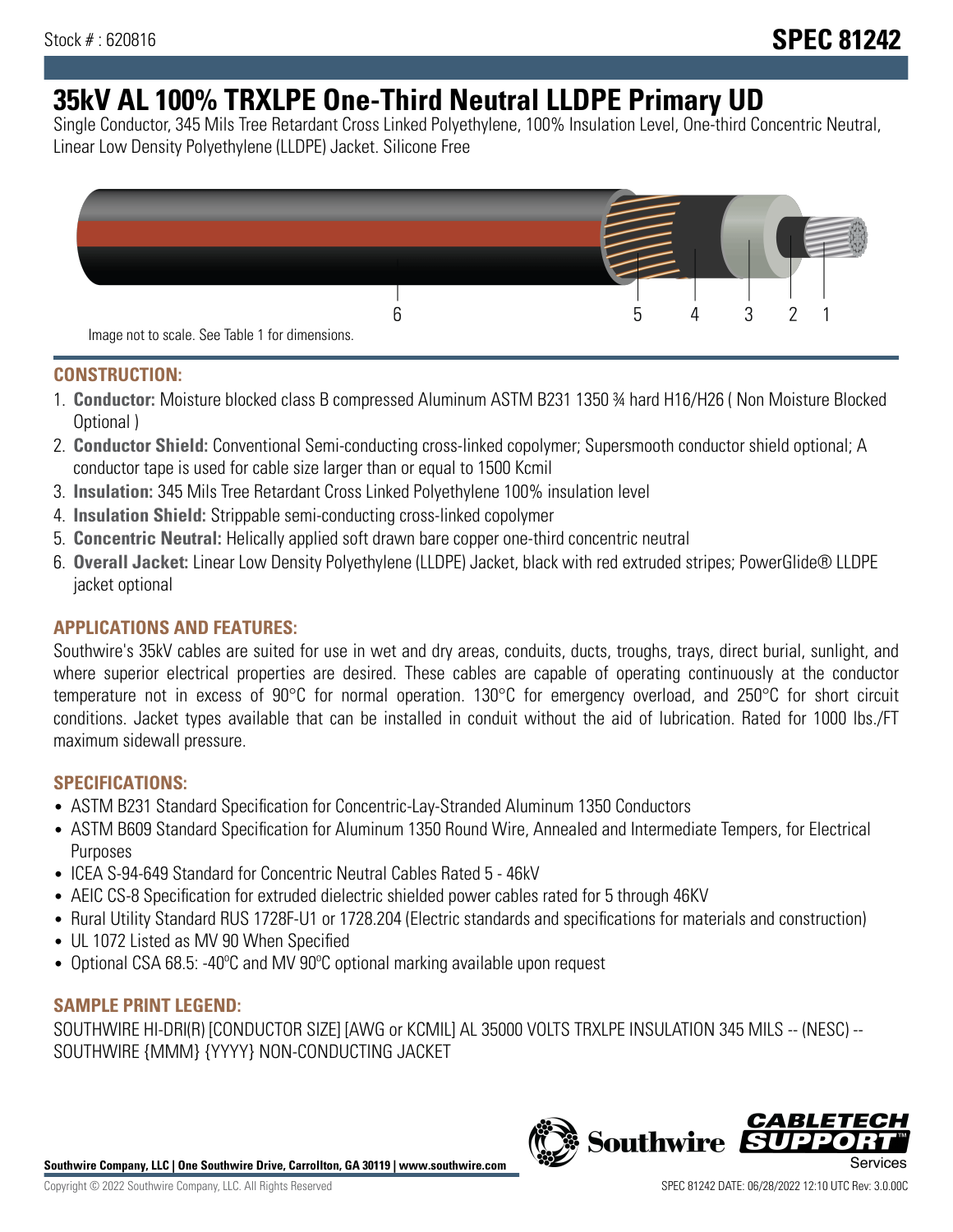## Stock # : 620816 **SPEC 81242**

#### **Table 1 – Weights and Measurements**

| <b>Stock</b><br>Number | Cond.<br>Size | <b>Diameter</b><br><b>Over</b><br>Conductor | <b>Diameter</b><br>Over<br>Insulation | Insul.<br><b>Thickness</b> | <b>Diameter</b><br><b>Over</b><br>Insulation<br><b>Shield</b> | Concentric<br><b>Neutral</b> | Neutral DC<br>Resistance<br>$25^{\circ}$ C | Jacket<br><b>Thickness</b> | Approx.<br>0D | Approx.<br>Weight        | Min<br>Bending<br>Radius | Max Pull<br>Tension <sup>*</sup> |
|------------------------|---------------|---------------------------------------------|---------------------------------------|----------------------------|---------------------------------------------------------------|------------------------------|--------------------------------------------|----------------------------|---------------|--------------------------|--------------------------|----------------------------------|
|                        | AWG/<br>Kcmil | inch                                        | inch                                  | mil                        | inch                                                          | No. x AWG                    | $\Omega$ /1000ft                           | mil                        | inch          | $\mathsf{lb}$<br>/1000ft | inch                     | Ib                               |
| 620816^^               | 500<br>(37)   | 0.789                                       | .525                                  | 345                        | .625                                                          | 16x12                        | 0.104                                      | 80                         | .945          | 1837                     | 15.                      | 3000                             |

All dimensions are nominal and subject to normal manufacturing tolerances

◊ Cable marked with this symbol is a standard stock item

\* Pulling tension based on pulling eye directly connected to conductor

! UL listed MV-90 Rated

^ HiDri Plus® - Water Blocking Powder

^^ HiDri Plus® - Water Blocking Powder. All Black Jacket

† 2/3 Concentric Neutral

§ HiDri Plus® - Water Blocking Powder. CSA Listed

#### **Table 2 – Electrical and Engineering Data**

| Cond.<br>Size      | 'DC.<br>Resistance<br>$@$ 25°C $^{\prime\prime}$ | АC<br>Resistance<br>$\varpi$ 90°C | Capacitive<br>Reactance @<br>60Hz | Inductive<br>Reactance<br>@ 60Hz | <b>Charging</b><br>Current | <b>Dielectric</b><br>Loss | Zero<br>Sequence<br>Impedance* | Positive<br>Sequence<br>Impedance <sup>®</sup> | Short<br>Circuit<br>Current <sup>@</sup><br>30 Cycle | Allowable<br>Ampacity in<br>Duct 90°C1 | Allowable<br>Ampacity<br>Directly<br>Buried 90°C‡ |
|--------------------|--------------------------------------------------|-----------------------------------|-----------------------------------|----------------------------------|----------------------------|---------------------------|--------------------------------|------------------------------------------------|------------------------------------------------------|----------------------------------------|---------------------------------------------------|
| AWG/<br>Kcmil      | $\Omega/1000$ ft                                 | $\Omega/1000$ ft                  | $M\Omega^*1000$ ft                | $\Omega/1000$ ft                 |                            | A/1000ft W/1000ft         | $\Omega/1000$ ft               | $\Omega$ /1000ft                               | Amp                                                  | Amp                                    | Amp                                               |
| $\frac{500}{(37)}$ | 0.0354                                           | 0.045                             | 0.041                             | 0.041                            | 0.493                      | 2.989                     |                                | $0.151 + 0.046$ 0.048+0.040                    | 9540.3                                               | 380                                    | 450                                               |

\* Calculations are based on three cables triplexed / concentric shield / Conductor temperature of 90°C / Shield temperature of 45°C / Earth resistivity of 100 ohmsmeter

† Ampacities are based on Figure 7 of ICEA P-117-734 (Single circuit trefoil, 100% load factor, 90°C conductor temperature, earth RHO 90, 36" burial depth)

‡ Ampacities are based on Figure 1 of ICEA P-117-734 (Single circuit trefoil, 100% load factor, 90°C conductor temperature, earth RHO 90, 36" burial depth)

#### **Table 3 – Weights and Measurements (Metric)**

| <b>Stock</b><br>Number | Cond.<br>Size | <b>Diameter</b><br>Over<br>Conductor | Diameter<br>Over<br>Insulation | Insul.<br><b>Thickness</b> | <b>Diameter</b><br>Over<br>Insulation<br>Shield | Concentric<br><b>Neutral</b> | <b>Neutral DC</b><br>Resistance<br>$25^{\circ}$ C | Jacket<br><b>Thickness</b> | Approx.  <br>0D | Approx.<br>Weight | Min<br>Bending<br>Radius | Max Pull<br>Tension* |
|------------------------|---------------|--------------------------------------|--------------------------------|----------------------------|-------------------------------------------------|------------------------------|---------------------------------------------------|----------------------------|-----------------|-------------------|--------------------------|----------------------|
|                        | AWG/<br>Kcmil | mm                                   | mm                             | mm                         | mm                                              | No. x AWG                    | $\Omega$ /km                                      | mm                         | mm              | ka/km             | mm                       | newton               |
| 620816^^               | 500<br>(37)   | 20.04                                | 38.73                          | 8.76                       | 41.28                                           | 16x12                        | 0.34                                              | 2.03                       | 49.40           | 2734              | 381.00                   | 13350                |

All dimensions are nominal and subject to normal manufacturing tolerances

◊ Cable marked with this symbol is a standard stock item

\* Pulling tension based on pulling eye directly connected to conductor

! UL listed MV-90 Rated

^ HiDri Plus® - Water Blocking Powder

^^ HiDri Plus® - Water Blocking Powder. All Black Jacket

† 2/3 Concentric Neutral

§ HiDri Plus® - Water Blocking Powder. CSA Listed

#### **Table 4 – Electrical and Engineering Data (Metric)**

| 500<br>(37) | 0.1161 | 0.15 | 0.0125 | 0.1345 | .617 | 9.8064 |  | $\vert$ 0.151+j0.046 0.048+j0.040 | 9540.3 | 380 | /ደሀ<br>ט∪+ |
|-------------|--------|------|--------|--------|------|--------|--|-----------------------------------|--------|-----|------------|
|-------------|--------|------|--------|--------|------|--------|--|-----------------------------------|--------|-----|------------|

\* Calculations are based on three cables triplexed / concentric shield / Conductor temperature of 90°C / Shield temperature of 45°C / Earth resistivity of 100 ohmsmeter



**Southwire** 

**CABLE** 

БЕЛ